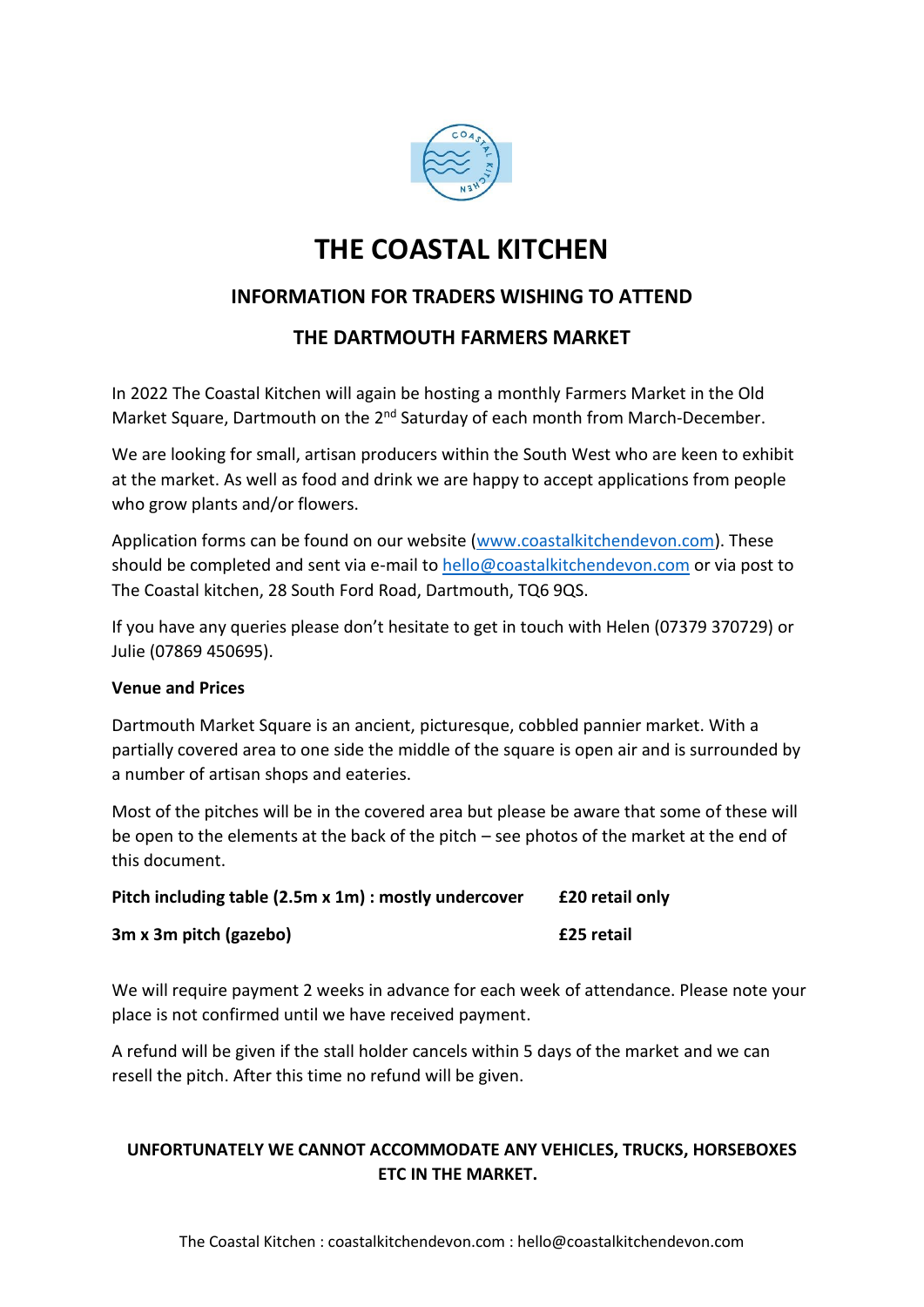#### **Health & Safety**

- Stall holders must provide evidence of Public Liability Insurance (up to 2 million) with their application and be registered with their local EHO if required.
- A current PAT certificate must be provided for any necessary equipment.
- A Risk Assessment must be provided by each stallholder with their application which should include a Covid related section.
- Any spillages or litter must be cleared up and disposed of properly and the stall area left in a clean and tidy state. All rubbish must be taken away by the stall holder.
- You must not attach anything to any part of the Market Square that may cause damage to it.

#### **Trading details**

- The Market will take place in The Old Market Square, Dartmouth, TQ6 9QB.
- The Market will be open for trading from 9.00am 2.00pm.
- Set up of stalls will be permitted from 7.30am.
- We will endeavour to block off parking spaces in the car park but this cannot be guaranteed.
- Caterers are not allowed to use barbeques or any other equipment that creates grease or smoke.
- Stall holders are asked not to do anything that may reasonably be considered to cause a nuisance to the organisers, the public or other stall holders.
- If you are selling alcohol or providing samples of alcohol you must get your own TEN license from South Hams District Council.

#### **Environmental Issues & Plastics**

- We would request that you use compostable or biodegradable packaging and/or serve ware where possible, including cutlery and straws.
- NO plastic bags should be issued to customers.

#### **Publicity**

The Coastal Kitchen will publicise the event using social media outlets and local magazines. To make sure the event is as successful as it can be, we would also ask that you share information about it as well via your own channels.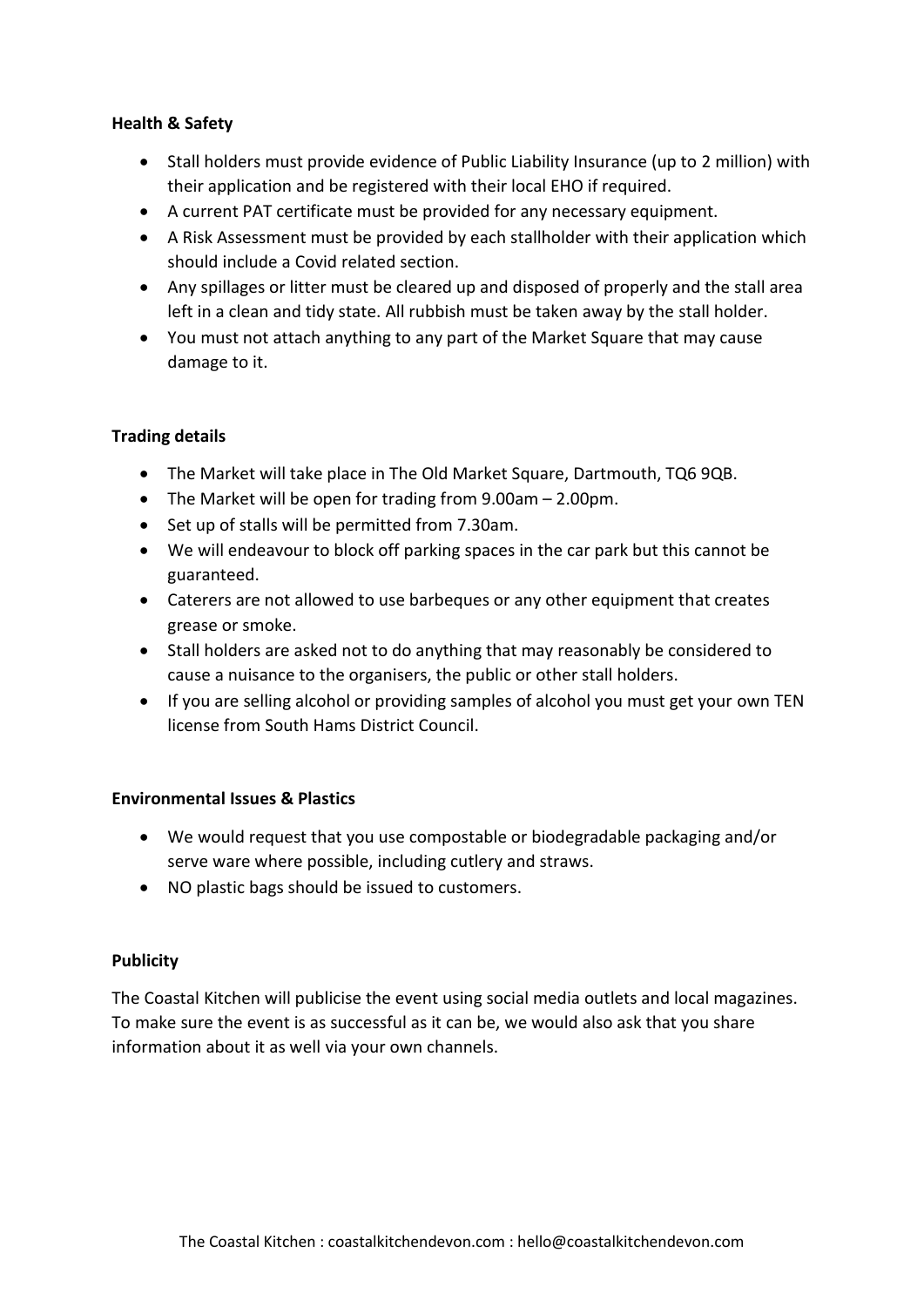#### **Liability**

- Nothing in these Conditions affects any liability for death or personal injury caused by the Organisers' negligence or breach of statutory duties. The Organisers shall not be liable for any other death or personal injury.
- The Stall holder must take all necessary steps to safeguard their property. No liability is accepted by the Organisers in respect of damage to, or loss of, such property except where the damage or loss is caused by any neglect or breach of statutory duty by the Organisers.
- Except in respect of death or personal injury, if the Organisers are found liable to the Stall holder on any basis, the maximum amount the Organisers will pay is the amount of the rental fee. The Organisers shall not be liable to the Stall holder by reason of any representation (unless fraudulent), or any implied warranty, condition or other term, or any duty at common law, or under the express terms of contract, for any loss of profit or any indirect, special or consequential loss, damage, costs, expenses or other claims (whether caused by the negligence of the Organisers, their servants or agents or otherwise) which arise out of or in connection with these booking terms.
- In the event that the event is cancelled, for reasons beyond the control of the Organisers, the organisers reserve the right to cancel the booking and booking fee and any other sums paid to the Organisers by the Stall holder will be refunded. The Stall holder will have no other claim against the organisers. The Stall holder will indemnify and keep indemnified the Organiser against all actions, proceedings, costs, claims and demands which may be brought or made against the Organiser in respect of death, personal injury, financial loss or damage to property arising directly or indirectly from the acts or omissions of the Stall holder in connection with the event.